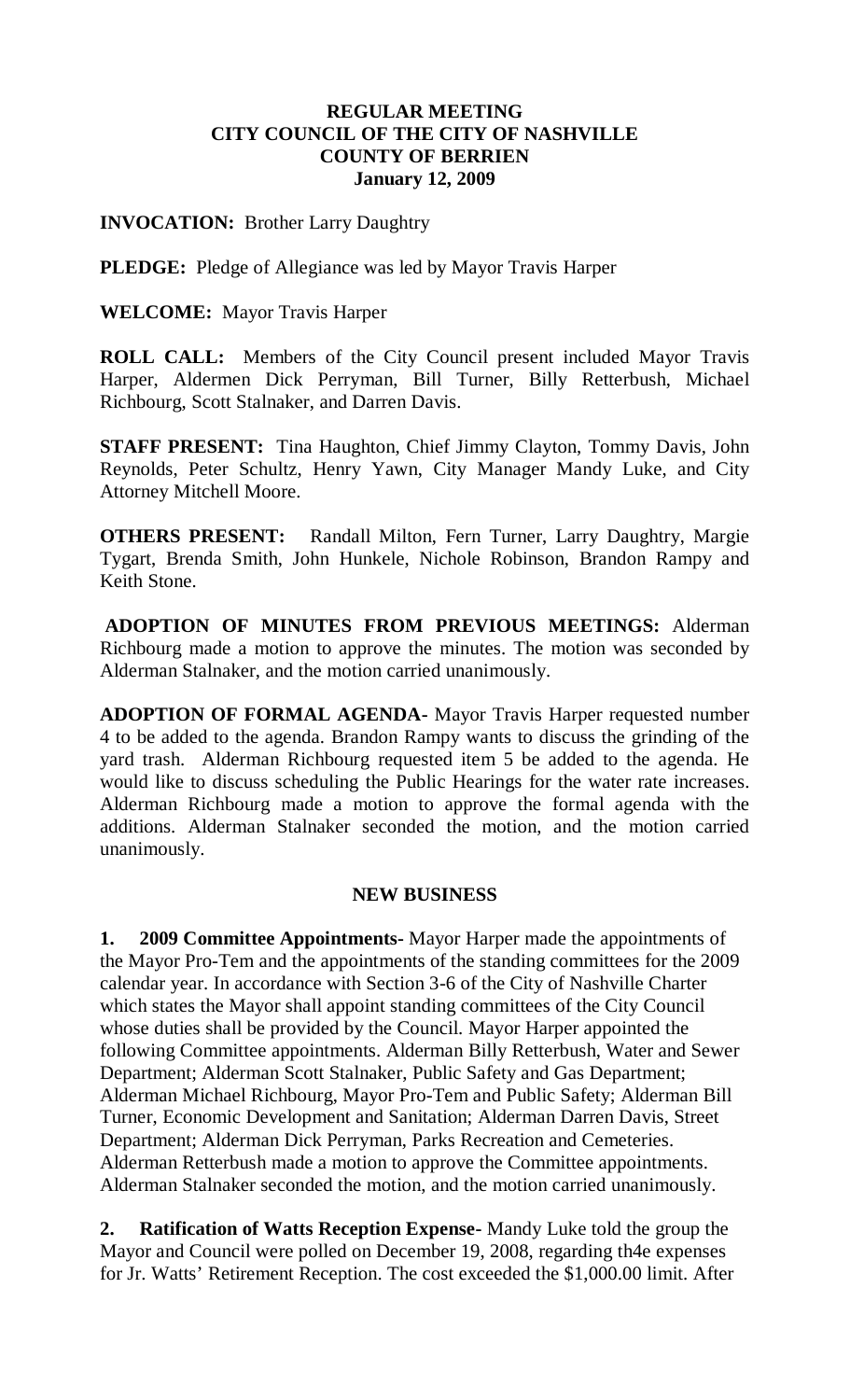polling the Council the majority approved and the expense needs to be ratified. Alderman Richbourg made a motion to ratify the expenses for Jr. Watts Retirement Reception. Alderman Stalnaker seconded the motion and the motion carried unanimously.

**3. Approval of Annual Fee to GMA for Cable & Telecommunications Management Services-** Mandy Luke informed the Council the City of Nashville has been participation in the GMA's Cable and Telecommunications Management Services Program for several years. They monitor laws and regulations for cities to ensure that these maintain strong regulatory authority in matters concerning cable, telecommunications and rights of way. The annual fee for this calendar year, January 1, through December 31, 2009 is \$2,407.00. GMA has provided great services over the years in monitoring these regulations for the cities. Mayor Harper asked what services the City would be loosing if we choose not to pay the annual fee. Mitchell Moore said the service is a good investment. He said they keep the City up to date in monitoring the regulations in matters concerning cable, telecommunications and rights of way. They use their expertise, and do all the research for the City concerning these matters. If the City chooses not to continue the services then the obligation will fall on the City Attorney. Mitchell said the services will save the City time and money in research on these matters. Alderman Davis asked when the annual fee is due. Alderman Richbourg replied, by January 21, 2009. Alderman Stalnaker stated the fee is a small price to pay for the service provided by GMA. He added in the long run the City will save money by keeping the service. After discussing the matter further, Alderman Richbourg made the motion the pay the annual fee. Alderman Stalnaker seconded the motion and the motion carried unanimously.

**4. City Yard Trash Disposal-** Brandon Rampy, who owns a grinding operation in Lowndes County, presented an estimate for grinding yard trash on site for the City. He said his operation grinds the waste for boiler fuel for local paper mills, and although the City's yard waste is extremely clean it doesn't have the woody material needed for boiler fuel his operation provides. Mr. Rampy said he would be glad to give the City a quote on grinding the waste. Alderman Richbourg asked him how long the process would take and the cost. Mr. Rampy said the grinding would take anywhere from 20 to 30 hours, at \$400.00 per hour. He said although his company can not use the waste, he can grind it so the City can use it. The group discussed uses for the material such as filling in the waste site or burying it grinded waste, and using it as filler for different street projects. Alderman Retterbush reminded the group about the RDC meeting on January  $21<sup>st</sup>$  he is to attend and how much of the grant money the City will be granted for these services. Mayor Harper asked, if we need to advertise for bids on the grinding of yard waste. Alderman Retterbush said yes we should but we need to see how much funding the City will receive from RDC. Alderman Richbourg made a motion to advertise for bids on grinding the yard waste, on site, and bids will be good for 30 days after the deadline for submittal. Alderman Stalnaker seconded the motion and the motion carried unanimously.

**5. Water and Sewer Rates** – Alderman Richbourg told the group the Council held a work session today at 5:30 concerning increasing water rates. He said the City will need to increase the water and sewer rates approximately \$21.00 per customer per month in order to pay for the \$5.6 million dollar water treatment plant the City was mandated by EPD 4 years ago to install. The City was mandated by EPD to install a new water and sewer treatment plant and if we don't comply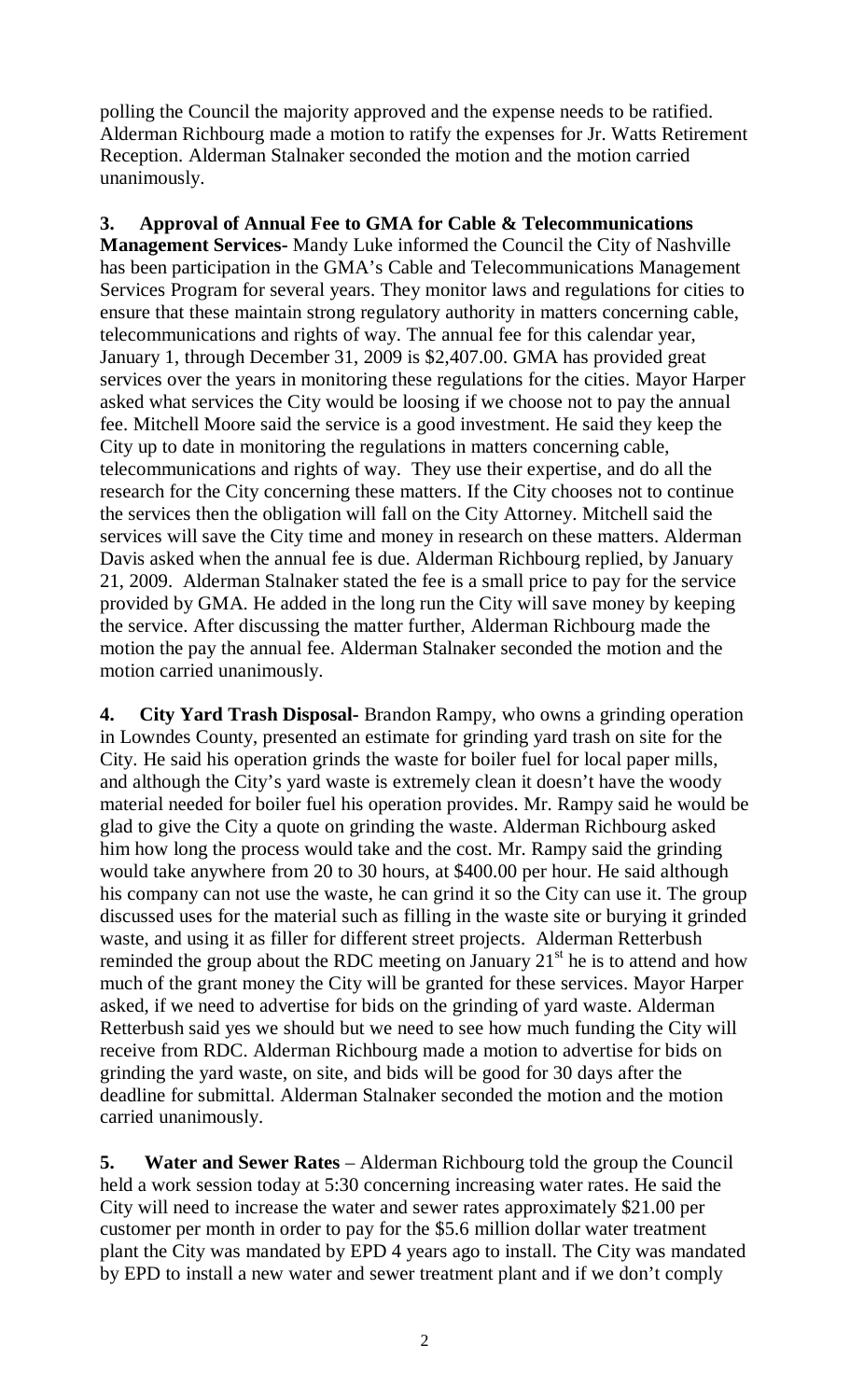the City could be fined up to \$1000.00 per day. Alderman Richbourg stated we have to decide how we are going to raise the rates and when the rates will be raised. Although the ground breaking for the facility will take another 9 month, the City will need to prove to GEFA the funding they are providing for the facility can be paid back. Alderman Turner suggested raising the rates in stages or implements. Mandy Luke added the only thing we can work with is the \$14.00 debt service on sewer, and Mr. Bill Powell told us at the Work Session we can work that charge in phases. The other charges are set in and can not be phased in. Mayor Harper said if we implement the total amount now we could save on the total amount of the loan. Alderman Richbourg suggested the rates be changed to half now and half five or six months later. Mandy Luke informed the group in order to do the increases the City's billing will need to be changed to REU, (Residential Equivalent Units) because we are not using that system now. Alderman Richbourg said we need to make a motion to change the current per gallon water billing system to Residential Equivalent Units and that we will raise rates 30 days after the change. Alderman Retterbush added a letter should be sent out to each customer explaining the new billing before rates are raised as well as the proper advertising in the paper. The group had some discussion about REU's and how the rates should be raised. Alderman Richbourg made the motion to change the current per gallon billing system to Residential Equivalent Units. Alderman Retterbush seconded the motion and the motion carried unanimously. The group discussed sending each consumer a letter advising them of the change in billing and the increase in rates. They also discussed when the rate increase will take place and in how many increments. Alderman Richbourg made the motion with proper advertisement and informing the public that we increase water and sewer rates according to the REU billing schedule by half of the recommendation by Bill Powell of Rural Water; and in 90 days we implement raising water and sewer by the other half of that number. Alderman Retterbush seconded the motion. Mayor Harper noted this will begin the first of March 2009. The motion carried unanimously. Mayor Harper requested the Council make a motion to give Bill Powell of Georgia Rural Water, a supplement for his time and travel. He said Mr. Powell is providing the City with his services on his own time and the Council has supplemented Mr. Powell's time and travel in the past. Alderman Stalnaker made a motion to pay Mr. Powell the same amount as before. The motion was seconded by Alderman Richbourg, and the motion carried unanimously. Alderman Richbourg requested the City advertise for a Public Hearing ASAP, and invite Bill Powell back to explain and answer any questions the public may have.

#### **REPORTS**

**6. City Manager's/Finance Director's Report-** Mandy Luke handed out copies of the updated budget to the Council. She wanted to update the Council on the budget and allow the new members to get acquainted with the City's financial, the different funds, and how much is budgeted for each department. Mandy pointed out the Gas Fund is as of now in the red, and the water and sewer fund is in the black. She said the General Fund is doing well now due to property taxes. Mandy also updated the Council on the Local Option Sales Tax and the SPLOST. She gave figures comparing where the City is now to what the City collected last year from the charts she provided. She also gave the comparison figures on the water/sewer, sanitation, and gas charges. Mandy said the only other thing she would like to inform the Council of is Mary Alice McGee called today and wanted the Council to look at the Freeport Tax.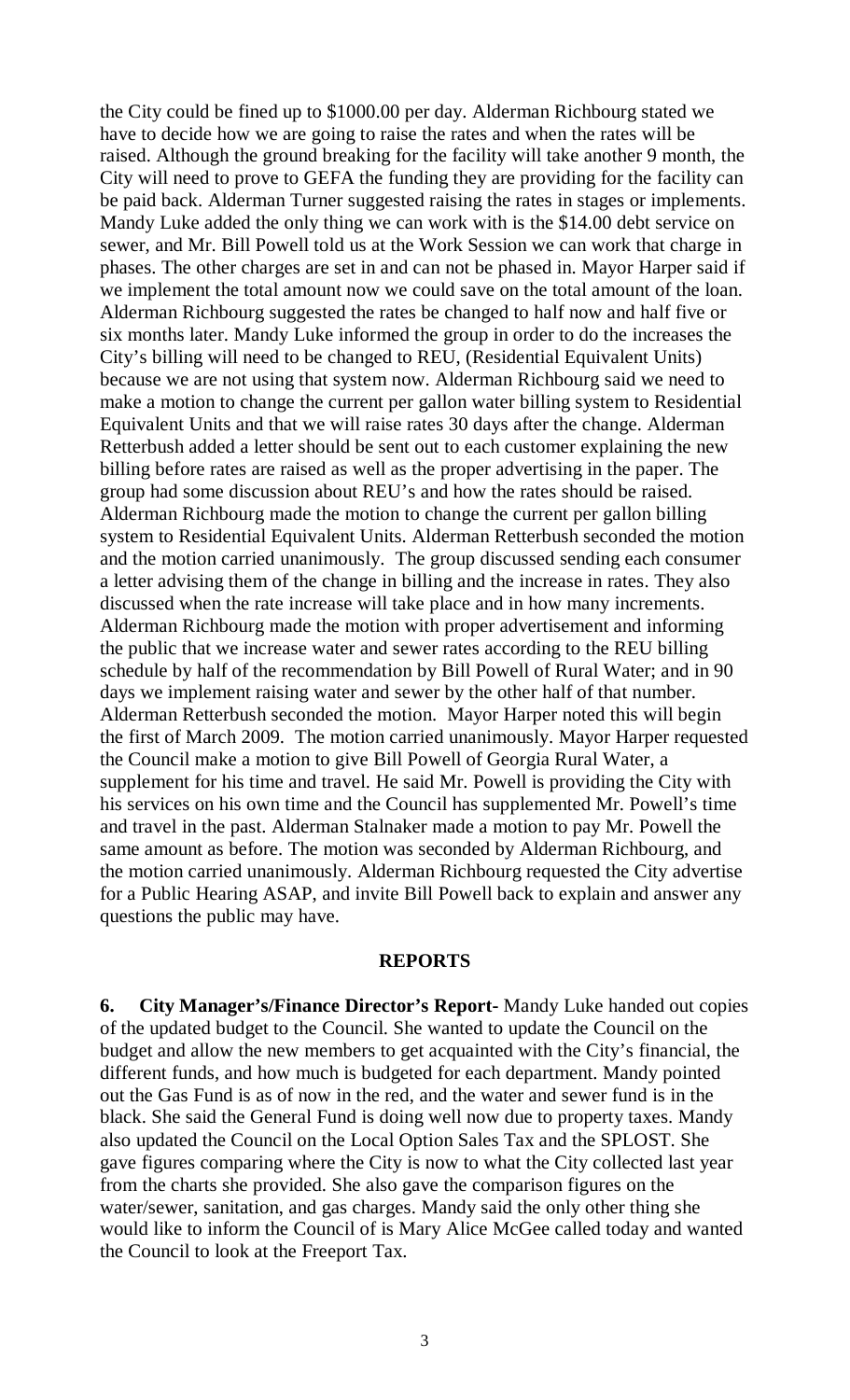**7. City Attorney's Report-** Mitchell Moore said Mrs. McGee also contacted him and went over some unverified figures, and if the City is going to do this we need to do it now. He said apparently at one point we implemented a 20% rebate or cut which amount to around \$26 thousand losses in revenue.

Mitchell explained what the Freeport tax means to the new Council members, and the loss in revenue the City could loose by giving new businesses this limited tax break. Alderman Stalnaker stated the City can't take a loss like this at this time. He added if we had some new industries wanting get established in the City, this Freeport tax would be a good idea. Mayor Harper asked Mitchell would this apply only to new industries or would it apply to all businesses. Mitchell said he understands it to be every business. Mayor Harper replied at this time the City can not afford to agree to the Freeport tax. Mitchell said the idea is if the City invokes it in, then you will bring in more industry and the additional industry would offset the loss of revenue. Mayor Harper asked Mitchell when the Council would have to make a decision on the Freeport Tax. Mitchell said the decision must be made in the first of the year or in January. After the group discussed the issue further they decided the Freeport tax would not be a good idea for the City at this time, but would like for Mitchell to look into the matter further, and possibly adding it to the next agenda. Mitchell said Mary Alice McGee has already requested that she be placed on the next Council Meetings agenda, which we will need to discuss in the executive session of that meeting.

**8. Department Heads' Report-** Tommy Davis told the group he would like to thank the Council for allowing Mr. Rampy to speak in the meeting about his views on grinding the yard trash.

# **PUBLIC COMMENTS/GENERAL COMMENTS FROM COUNCIL**

Randall Milton told the group he would like for someone to look at the repaired sewer line in front of his house. He said the line needs to be filled in again because it keeps sinking. Mayor Harper asked Tommy Davis to fill the area in again. Margie Tygart asked the Council if someone could cut back the limbs on some of the trees at the cemetery. Alderman Retterbush asked Tommy Davis to get the sidearm mower and cut the limbs down. Mrs. Tygart also asked the group if the City plans to get a recycling bin, and is the City required to have a recycling bin. Mayor Harper said in the next 2 to 4 years we will be required to reduce the amount the things we take to the landfill by a certain percentage. He added Mr. Henry Yawn is also working with Tifton and Valdosta on regional recycling. Mrs. Fern Turner said she will have sympathy for everyone who will be working with the public on water's billing and rate changes.

John Hunkele told the group the surveyor sent a copy of the survey on the Stream Buffer Variance, and at this time he is still working out the easements and property lines in that area, so I just wanted to report the surveyor is almost finished in that area.

Alderman Turner said he has received several complaints from both residence and businesses about garbage pickup. The garbage is not being picked up on time, and some mornings the trash trucks are too early and are very noisy picking up the trash. Alderman Stalnaker requested we get in touch with Kevin Griffin of Griffin Waste and inform him of the complaints and see if he can handle the problem. Alderman Richbourg request the drafted Golf Cart Ordinance and the definite crossings be added to the next agenda.